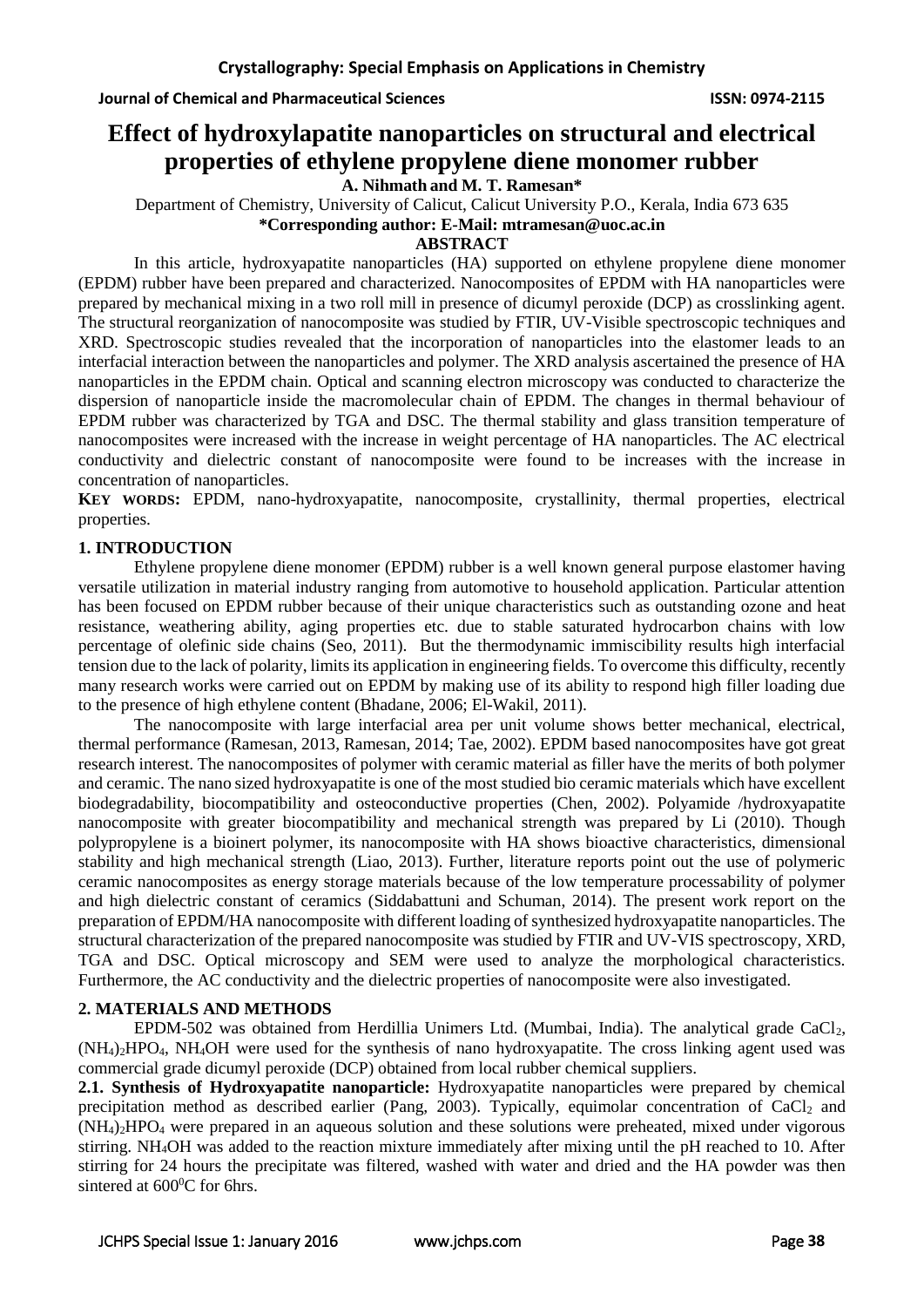### **Crystallography: Special Emphasis on Applications in Chemistry**

### **Journal of Chemical and Pharmaceutical Sciences ISSN: 0974-2115**

**2.2. Preparation of EPDM/HA nanocomposite:** EPDM/HA nanocomposites were prepared by adding various amount of hydroxyapatite nanoparticles in an open two roll mill mixing technique. Rubber (100phr) is mixed with curing agent DCP (6phr) and HA nanoparticles (5, 10, 15 and 20 phr). The samples were vulcanized to their respective cure time in hydraulic press at 160<sup>0</sup>C. For comparison a blank compound was also prepared by mixing EPDM and DCP.

**2.3. Characterization:** The IR spectra of the composites were recorded on a JASCO (model 4100) Fourier transform infrared spectrophotometer in the region 500–4000 cm<sup>-1</sup>. The UV spectra of samples were obtained using a Hitachi U-300 spectrophotometer. X-ray diffraction pattern of the sample was recorded on Philips X-ray diffractometer using CuKa radiation ( $\lambda$ = 1.5406 A°). The diffractogram was recorded in terms of 2θ in the range10<sup>0</sup>–80°. The optical images of composites were taken by using Trinocular microscope Model Axio Lab. A1 attached Axio Cam ERc5s Carl Zeiss Micro imaging GmbH Analyzer. The surface morphology of the rubber was investigated by using Field Emission Scanning Electron Microscopy (FESCA)-Hitachi, SU 6600 (FESEM). Thermal decomposition behaviour of the nanocomposite was investigated by a Perkin Elmer thermo gravimetric analyzer at a heating rate of  $10^{\circ}$ C/min in a dry nitrogen atmosphere. DSC analysis was carried out by Mettler Toledo DSC 22e at a heating rate of  $5^0C/\text{min}$  (atmosphere N2; flow 40 ml/min). AC resistivity and Dielectric constant of the samples was measured by Hewlett–Packard LCR meter, in a frequency range  $100-10^6$  Hz at room temperature.

### **3. RESULTS AND DISCUSSION**

**3.1. FT-IR Characterization:** Fourier transform infrared spectrum is used to determine the composition of the prepared EPDM/HA nanocomposites. The IR spectra of EPDM with different concentration of nanoparticles are given in Figure 1. The hydroxyapatite shows O-H stretching vibration at 3573 cm-1 and O-H bending mode at 633 cm<sup>-1</sup>. Also, the IR absorption at 964, 1045 cm<sup>-1</sup> are assigned to the P-O-stretching vibration of  $(PO<sub>4</sub>)<sup>3</sup>$ -group and the peaks obtained at  $633,602$  and  $568 \text{ cm}^{-1}$  are corresponding to its bending vibration (Nejati, 2009). The pristine EPDM shows absorption peaks at 1157 cm<sup>-1</sup>, 1457 cm<sup>-1</sup> and 2904 cm<sup>-1</sup> corresponding to C-H stretching vibration of polypropylene segment and the peak at 721 cm-1 which is attributed to side ethyl groups of crystalline ethylene blocks (Vîlsan, 2015). The nanocomposite contains most of the absorption bands present in the EPDM and HA along with a slight shift in absorption frequency. The OH stretching is shifted from 3573 cm<sup>-1</sup> to 3568cm<sup>-1</sup> and bending vibration is changed from  $633 \text{ cm}^{-1}$  to  $638 \text{ cm}^{-1}$ . Furthermore, an absorption band is present in nanocomposite (at 1022-1164 cm<sup>-1</sup>) may be due to the combination of C-H stretching vibration of polypropylene in EPDM(1157 cm<sup>-1</sup>) and PO<sub>4</sub><sup>3-</sup>entity (1045 cm<sup>-1</sup>) of HA. These results assure the incorporation of nano-HA in EPDM rubber.

**3.2. UV-VIS Spectroscopy:** The diffuse reflectance UV-VIS spectra scanned at 200-600 nm of EPDM and EPDM/HA nanocomposite is given in Figure 2. Hydroxyapatite nanoparticle shows an absorption maximum at 263 nm and a dip at 421 nm. EPDM shows a broad absorption band with absorption maxima at 347nm. The chromophore responsible for initial UV light absorption is the carbon-carbon double bond present in EPDM. It is very clear from the figure that the nanocomposites also show a maximum absorption of UV light below 300 nm and an absorption dip in 300-400 nm range which reflects the successful introduction of nano-apatite particles in to the matrix. Moreover, the absorption maximum in the nanocomposite shows a shift to higher energy region than that of EPDM. This hypochromic shift may be due to the interfacial interaction of HA and the chains of EPDM.

**3.3. X-Ray Diffraction Analysis:** The X-ray diffraction patterns of EPDM and EPDM / HA nanocomposite with different concentration of nanoparticle is given in Figure 3. Being a crystalline bioceramic hydroxyapatite nanoparticle shows 2 $\theta$  values at 25.7<sup>0</sup>, 31.6<sup>0</sup> 32.7<sup>0</sup> 34.1<sup>0</sup>, 39.7<sup>0</sup>, 46.6<sup>0</sup>,49.5<sup>0</sup> and 53.09<sup>0</sup> corresponding to the crystal planes 002, 211, 300,202, 310,222, 213, 321 and 004 (Arsad, 2011). EPDM shows an intense broad diffraction peak at  $2\theta = 17.8^{\circ}$  indicating its amorphous nature and a small peak at  $2\theta = 28^{\circ}$ . This small sharp crystalline peak may be due to the presence of side ethylene of polyethylene block. From the plots it is very clear that nanocomposite exhibit very few crystalline peaks of HA with decrease in intensity. The crystalline peak corresponding to polyethylene segment of EPDM is absent in nanocomposite and also a new diffraction peak appeared at  $2\theta = 31^{\circ}$ . It is interesting to see that the amorphous region of the composite is shifted to a lower  $2\theta$ region with 20 phr HA nanoparticles. In addition to this the intensity of amorphous and crystalline peaks decreases with increase in the dosage of nanoparticles. This proves that the efficient interfacial interaction between the elastomer and the ceramic occurs at lower loading of nanoparticles. At higher loading of HA, the variation in amorphous and crystalline region of nanocomposite is attributed to the agglomeration of nanoparticles which is in good agreement with the optical micrographs.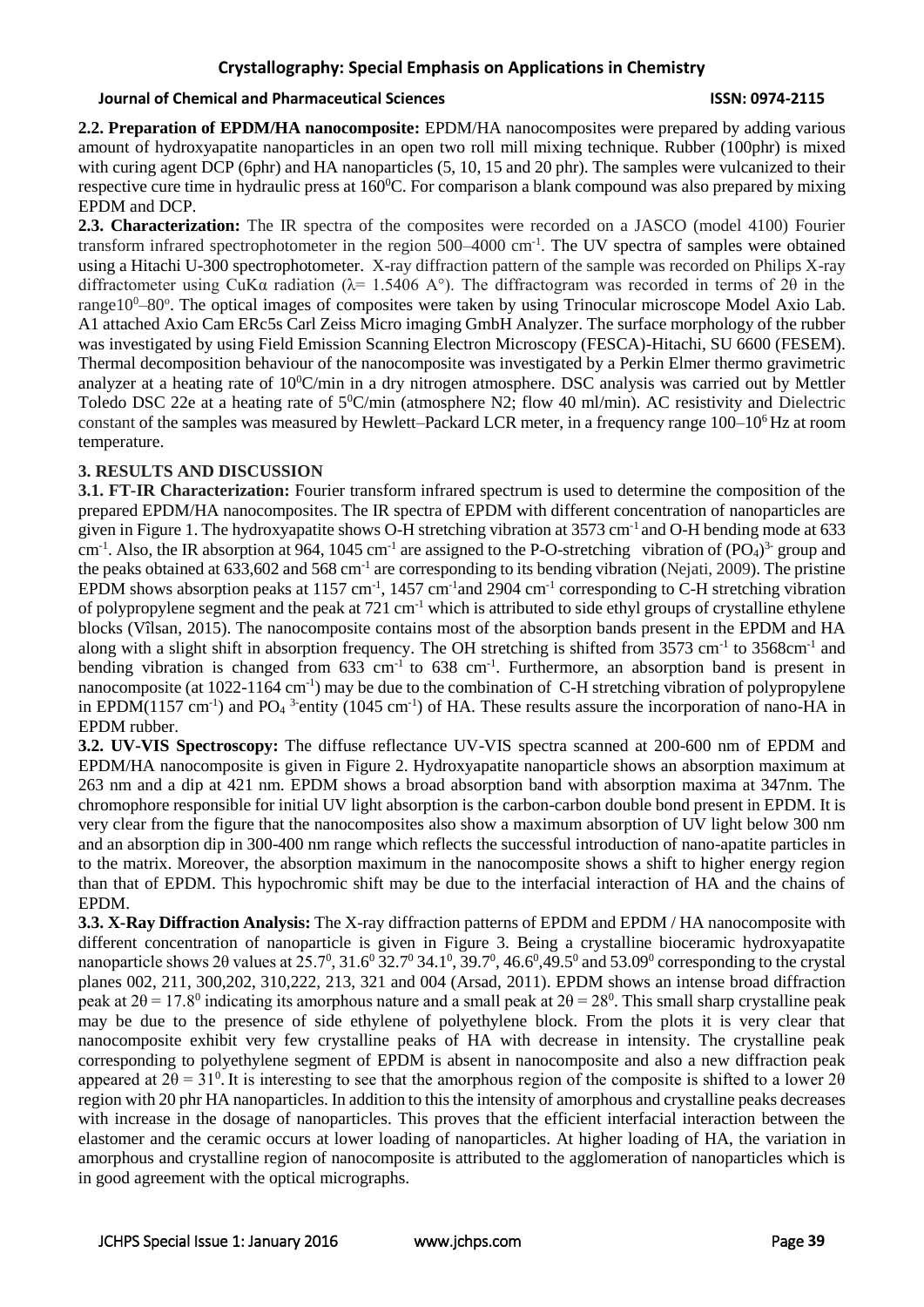### **Crystallography: Special Emphasis on Applications in Chemistry**

### **Journal of Chemical and Pharmaceutical Sciences ISSN: 0974-2115**

**3.4. Morphological Studies:** The distribution of nanoparticle in EPDM matrix is examined by SEM and optical microscopy. The SEM image of EPDM with 10 phr HA nanoparticle is presented in Figure 4. It depicts the spherically shaped clusters of nano HA in the host rubber. The dispersed particles are agglomerated due to the self aggregation through strong polar attraction between OH groups within nonpolar macromolecular system.

Figure 5 demonstrates the optical micrographs of EPDM and its nanocomposites with HA. EPDM shows homogenous smooth surface whereas in nanocomposite at lower concentration of nanoparticle (5 phr) shows almost uniform distribution of filler loading. Thus the micrograph point out the good adhesion between nano filler and the polymer matrix.

**3.5. Thermogravimetric Analysis (TGA):** Thermogravimetric analysis of newly prepared nanocomposite presented in Figure 6 shows single stage decomposition. The degradation temperature of EPDM chain is at 434<sup>0</sup>C whereas the decomposition temperature increases as the concentration of nanoparticle increases. That is EPDM with 5 phr HA shows decomposition at  $438^{\circ}$ C while EPDM/ 15 phr HA degrades at  $445^{\circ}$ C. The elevation in decomposition temperature clearly indicates the improved thermal stability of nanocomposite which is due to the nanoparticle penetrated in to the EPDM reduces the diffusion of oxygen in to the long chain of elastomer. Besides, the char residue obtained at  $600^{\circ}$ C for EPDM is 1.2% whereas the nanocomposites with 5 and 15 phr HA are about 4.7% and 9.3 % respectively. The increase in percentages of final char residue with the increase in filler loading indicates that the nanoparticles act as heat barrier to EPDM and thus enhances the flame retardancy of rubber (Nihmath and Ramesan, 2014).

**3.6. Differential Scanning Calorimetry (DSC):** DSC analysis was performed to determine the glass transition temperature (Tg) of fabricated nanocomposite. The Tg obtained as base line shift in thermograms are shown in Figure 7 for EPDM and its nanocomposites with HA. The EPDM shows Tg at -53<sup>o</sup>C, the nanocomposite with 5 and 15 weight % HA are present at -51<sup>0</sup>C and -48<sup>0</sup>C respectively. The raise in Tg of newly prepared EPDM/HA nanocomposites is attributed to the intermolecular interaction through the enhanced interface of nanocomposite which restricts the rotational motion within the chains. Also, the incorporation of HA increases the compactness of the system as evident from the XRD resulting in the reduction of free volume inside the composite which in turn suppresses the motion of polymer chains (Ramesan, 2014 a).

### **3.7. Conductivity Studies**

**3.7.1. AC Conductivity:** The AC electrical conductivity as a function of frequency of EPDM and EPDM with different content of HA nanoparticles are depicted in Figure 8. The conductivity goes on increasing with frequency which is due to the hopping of charge carriers through the conducting networks formed as a result of polarity induced by the hydroxyl group of hydroxyapatite to the EPDM chains. Further, the electrical conductivity of nanocomposite is better than neat EPDM and the conductivity increases proportionately with increase in concentration of HA. It can be explained on the microscopic conductivity arising from the matrix-filler interaction, polarity and chain entanglements in the host matrix (Ramesan, 2014 b). As it is revealed from XRD studies the crystallinity of EPDM increases with the incorporation of nano HA resulting in the improvement of orderness through the interconnection of dispersed filler and the rubber matrix. It can also be seen from the graph that the conductivity of nanocomposite with 20phr HA is less than that of nanocomposite with 15phr HA due to aggregation of nanoparticle at higher loading (Ramesan, 2015).

**3.7.2. Dielectric Constant:** The dielectric constants of the composites are portrayed in Figure 9. It can be observed that dielectric constant shows frequency independent behaviour at high frequency and strong distortion of permittivity at lower frequency region and also the dielectric constant increases with the concentration of nano-HA. At lower frequencies the interfacial polarization raised by the introduction of polar filler into the rubber matrix is the reason for high dielectric constant while at higher frequencies the orientation polarization plays important role (Anil and Ramesan, 2014). That is up to about  $10<sup>3</sup>$ Hz the AC current is in phase with the applied potential whereas above  $10^3$ Hz the filler aggregates do not get enough time for hoping before the reversal of the field. As the filler concentration increases the electrical polarization of the elastomer matrix increases due to the presence of more number of polar hydroxyl groups.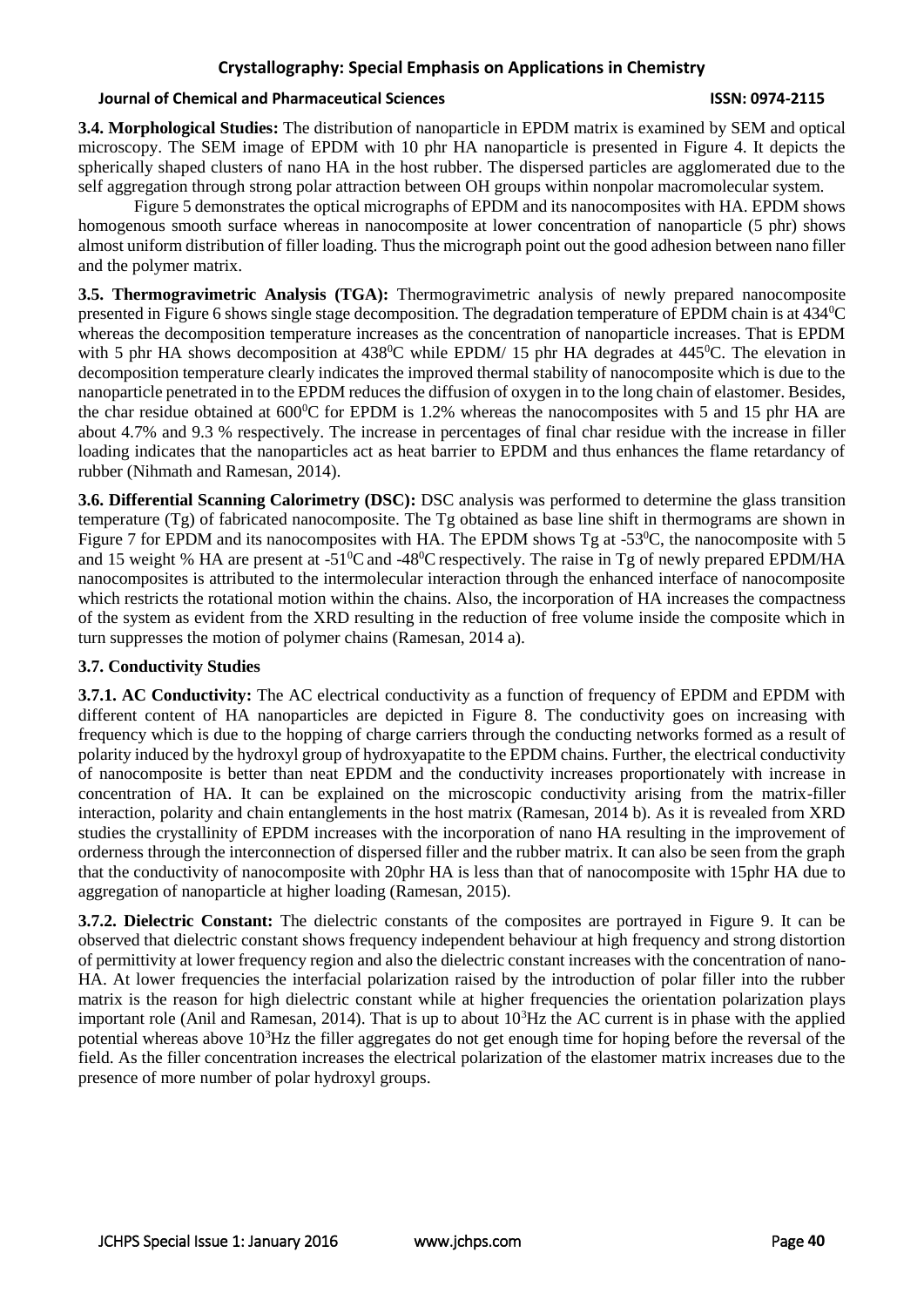

**Figure.1. FTIR spectra of EPDM, HA and EPDM/5 phr HA**



**Figure.2.UV spectra of HA and EPDM/HA nanocomposites**







**Figure. 4. SEM images of EPDM and EPDM/10phr HA**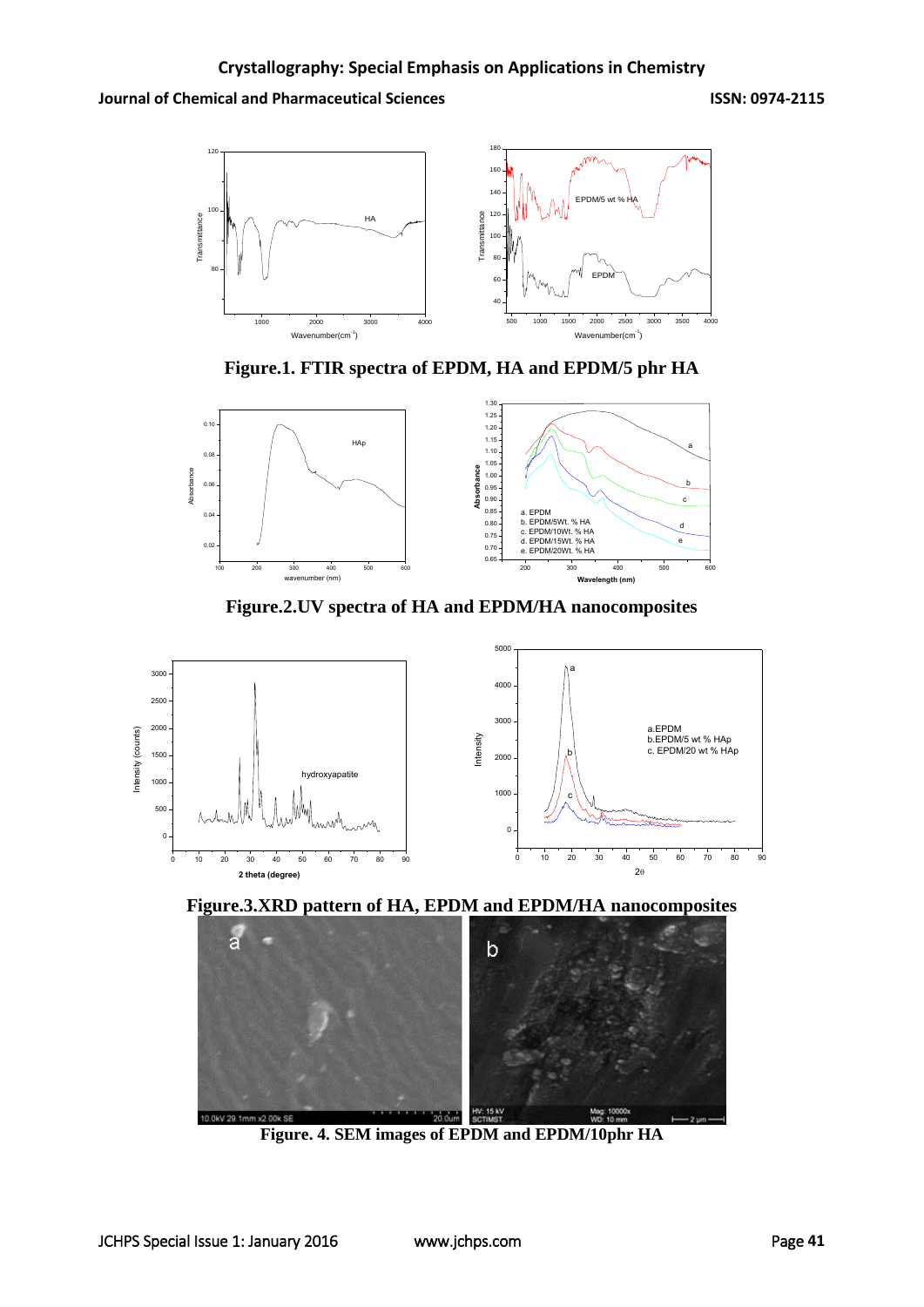

**Figure 5. Optical micrographs of a) EPDM b) EPDM/5 phr HA c) EPDM/15phr HA**



**Figure.6.TGA thermograms of EPDM and EPDM/HA nanocomposites**



**Figure.7.DSC thermograms of EPDM and EPDM/HA nanocomposites**



**Figure.8. AC conductivity of EPDM and EPDM/HA nanocomposites**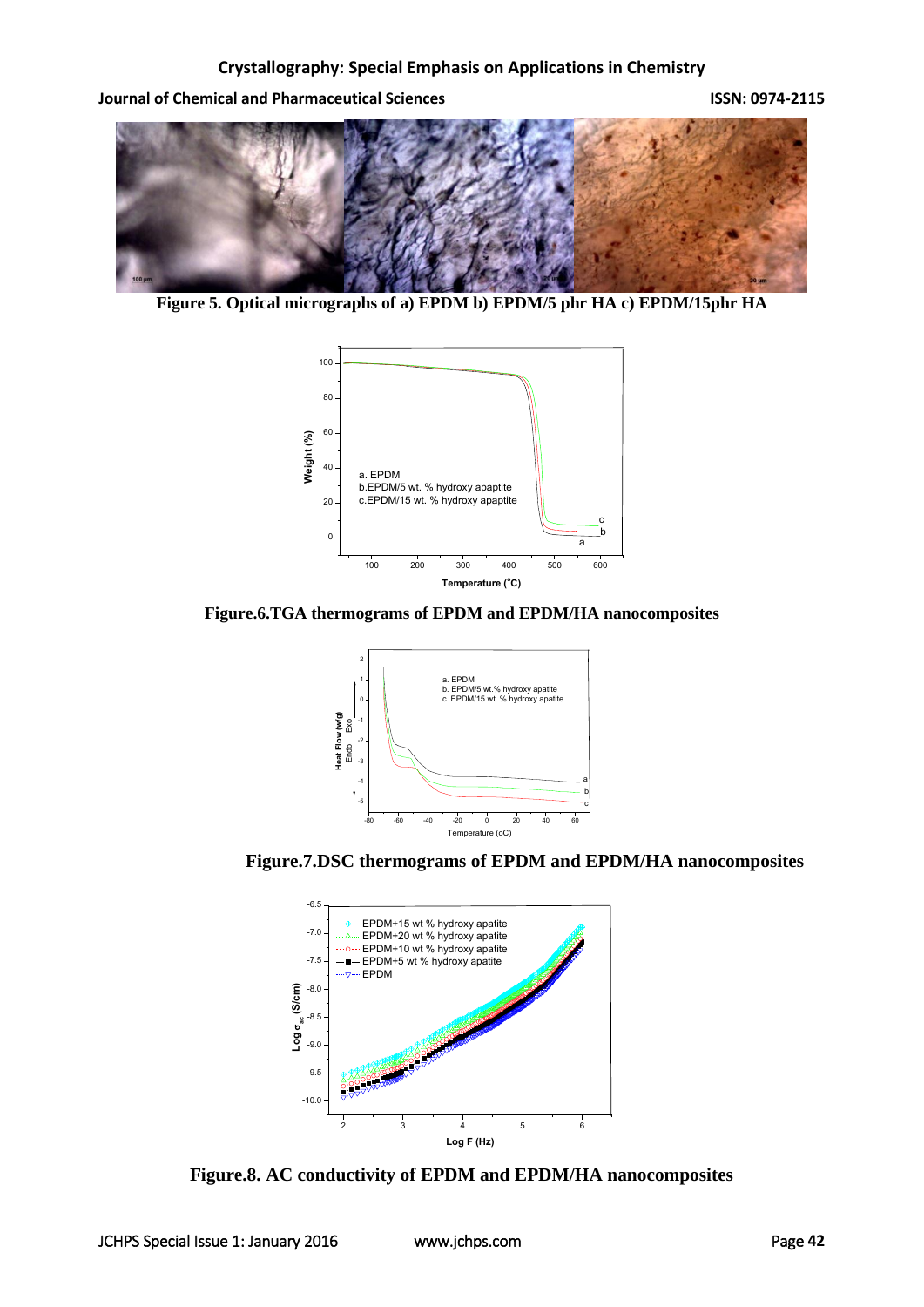

**Figure.9. Dielectric constant of EPDM and EPDM/HA nanocomposites**

### **4. CONCLUSIONS**

Hydroxyapatite nanoparticles (HA) was synthesized by the chemical precipitation between  $CaCl<sub>2</sub>$  and  $(NH<sub>4</sub>)<sub>2</sub>HPO<sub>4</sub>$  in aqueous solution. EPDM/HA nanocomposite was prepared by simple two roll mill mixing method in presence of dicumyl peroxide as crosslinking agent. The effect of hydroxy apatite nanoparticles on EPDM rubber was studied and characterized by FTIR, UV, XRD, TGA, DSC and electrical conductivity measurements. FT-IR spectra indicated the incorporation of hydroxyapatite with the elastomer chain. UV-Visible spectroscopy confirms the enhanced interfacial interaction of nanoparticles and the elastomeric chain. XRD pattern of composite showed few diffraction peak of HA in the polymer matrix. The intercalation and flocculation of inorganic nanoparticles in organic matrix can be revealed from optical micrographs and also from SEM images. The thermal behaviour of newly prepared nanocomposite increased with increase in concentration of nanoparticles. DSC analysis showed better the glass transition temperature of nanocompoite was higher than neat EPDM and the Tg increases with increase in content of nanoparticles in the polymer, indicating the interfacial interaction between matrix and the nanoparticles. The EPDM/HA nanocomposite with higher weight percentage of HA nanoparticle shows higher AC conductivity than pristine rubber due to the improved interconnection between nanoparticle and polymer that result in an ordered arrangement of filler inside the macromolecular chain of EPDM. Dielectric constant of nanocomposite exhibit similar behaviour to the applied frequency and was significantly increased with increase in concentration of HA nanoparticles.

### **5. ACKNOWLEDGMENTS**

Authors are thankful to Dr.P.P.Pradyumnan, Department of Physics, University of Calicut for the conductivity and XRD studies. The authors also wish to acknowledge University Grants Commission, New Delhi for their financial assistance.

### **REFERENCES**

Anilkumar T, Ramesan MT, Synthesis and electrical conductivity studies of metal chloro and nitroxide group containing styrene butadiene rubber, American Institute of Physics Conference Proceedings, 1620, 2014, 28-34.

Arsad MSM, Lee PM., Hung LK, Synthesis and characterization of hydroxyapatite nanoparticles and β-TCP particles, 2<sup>nd</sup> International Conference on Biotechnology and Food Science IPCBEE, 7, 2011, 184-188.

Bhadane P, Champagne M, Huneault M, Tofan F, Favis B, Continuity development in polymer blends of very low interfacial tension, Polymer, 47, 2006, 2760-2771.

Chen F, Wang ZC, Lin CJ, Preparation and characterization of nano-sized hydroxyapatite particles and hydroxyapatite/chitosan nano – composite for use in biomedical materials, Material Letters, 57, 2002, 858–861.

El-Wakil AA, Enhancement of adhesion between EPDM and polyester fabric by using NR modified maleic anhydride, International Journal of Polymer Science, 2011, 2011, 1-4.

Li J, Li Y, Ma S, Gao Y, Zuo Y, Hu J, Enhancement of bone formation by BMP-7 transduced MSCs on biomimetic nano-hydroxyapatite/polyamide composite scaffolds in repair of mandibular defects, Journal of Biomedical Materials Research Part A, 95, 2010, 973-81.